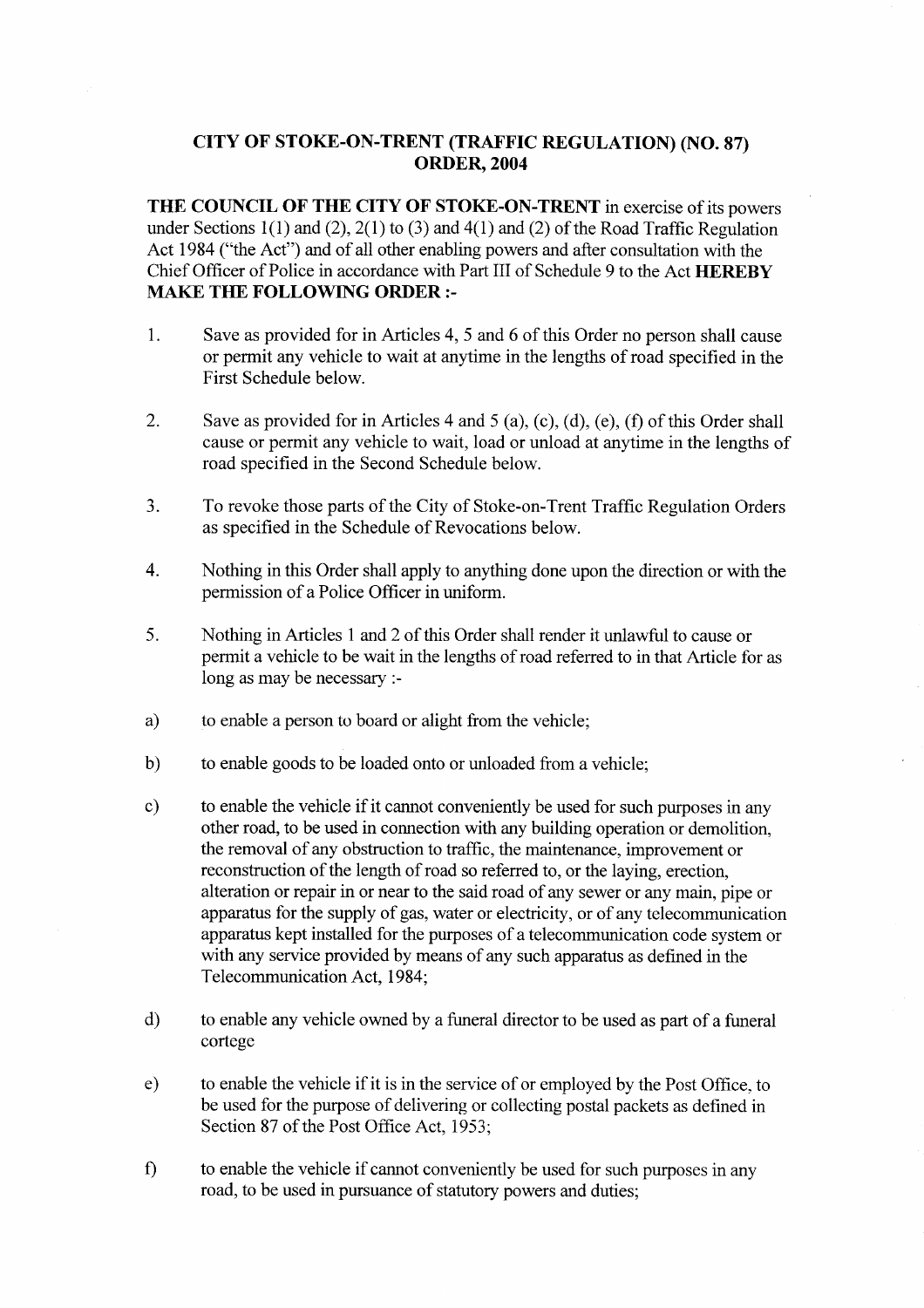- 6. Nothing in Article 1 of this Order shall apply to prevent any disabled person's vehicle from waiting for a period of three hours (not being a period separated by an interval of less than one hour from a previous period of waiting by the same vehicle in the same road or part of road on the same day) provided that:-
	- (a) a disabled person's badge is displayed in the relevant position on the vehicle, in accordance with the Disabled Persons (Badges for Motor Vehicles) Regulations, 2000

and

- (b) a disabled persons parking disc issued by a local authority is displayed in a relevant position on the vehicle and the person in charge of the said vehicle marks on the said parking disc the time at which the period of waiting has begun.
- 7. The Interpretation Act, 1978 shall apply for the interpretation of this Order as it applies for the interpretation of an Act of Parliament.

 $\mathcal{E}$ 

 $\mathcal{L}$ 

8. This Order shall come into operation on the 6th day of December 2004 and may be cited as "City of Stoke on Trent (Traffic Regulation) (No.87) Order 2004".

DATED this 2nd day of December 2004.

SIGNED ON BEHALF of the COUNCIL OF THE CITY OF STOKE-ON-TRENT

there Tars.

authorised signatory